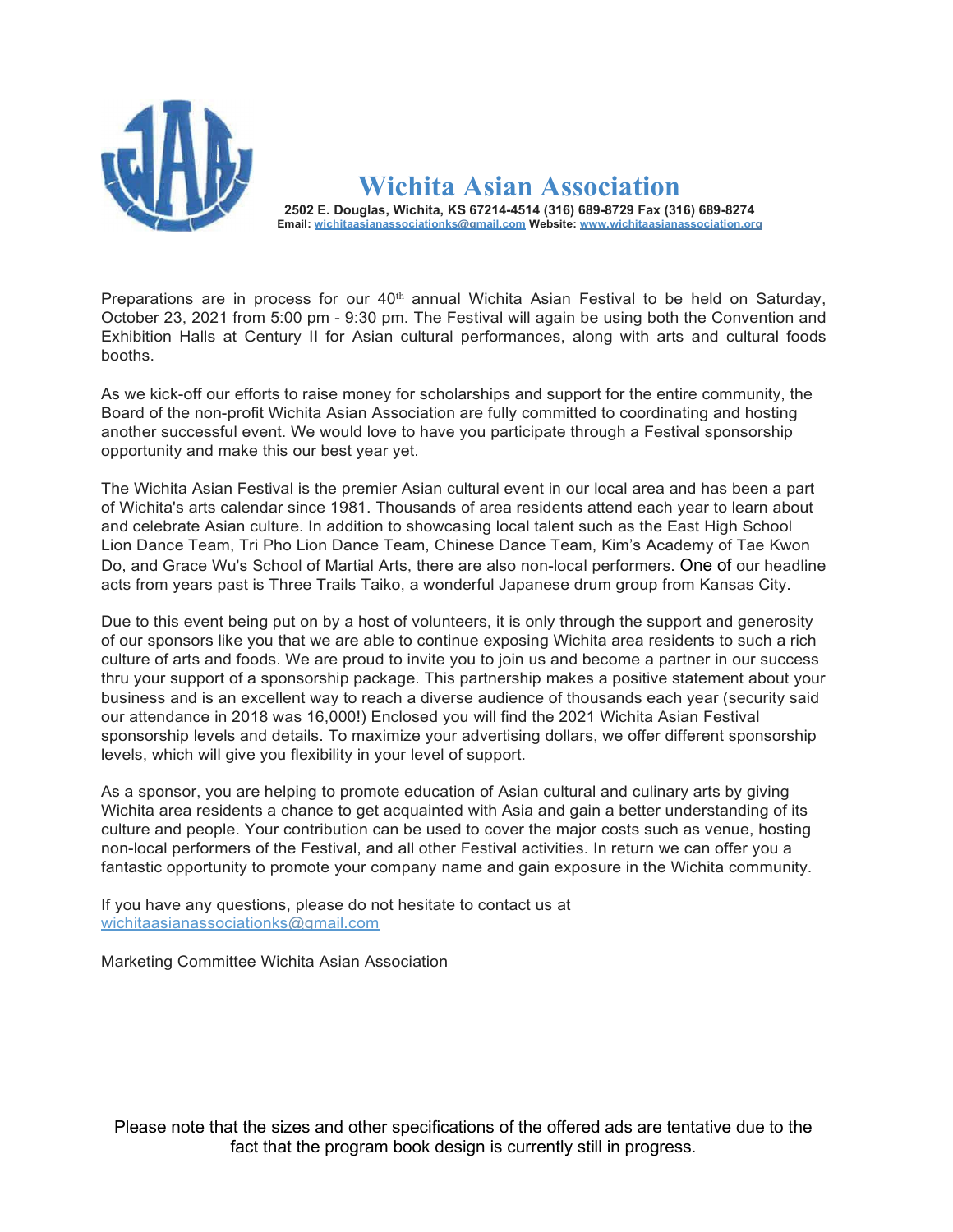

Wichita Asian Association

2502 E. Douglas, Wichita, KS 67214-4514 (316) 689-8729 Fax (316) 689-8274 Email: wichitaasianassociationks@gmail.com Website: www.wichitaasianassociation.org

## 2021 Sponsorship Agreement

| <b>Sponsor Company Name</b> |         |
|-----------------------------|---------|
| <b>Contact Name</b>         |         |
| <b>Business Address</b>     |         |
| City / State / Zip          |         |
| Phone                       | Fax     |
| Email                       | Website |

| Sponsorship Level - please mark your choice<br>□ \$5,000 Platinum Presenting Sponsor - RESERVED                                                                                      |                                                                                                                                                                                                                                                                                                                                                                                                                                                                                                |  |
|--------------------------------------------------------------------------------------------------------------------------------------------------------------------------------------|------------------------------------------------------------------------------------------------------------------------------------------------------------------------------------------------------------------------------------------------------------------------------------------------------------------------------------------------------------------------------------------------------------------------------------------------------------------------------------------------|--|
| \$2,500 Diamond Sponsor (4)<br>\$500 Silver Sponsor<br>□ \$150 Copper Sponsor                                                                                                        | $\Box$ \$1,000 Gold Sponsor<br>□ \$250 Bronze Sponsor<br>\$100 General Sponsor                                                                                                                                                                                                                                                                                                                                                                                                                 |  |
| Mail Completed Sponsorship Agreement &<br>Check made payable to Wichita Asian<br>Association to:<br>Wichita Asian Festival, Advertising Chair, 2502 E. Douglas,<br>Wichita, KS 67214 | Email Logo Art to:<br>wichitaasianassociationks@gmail.com<br><b>Print Ready Artwork acceptable file formats</b><br>Tiff, PNG, or JPEG files only. Please send<br>high resolution pieces (300 dpi minimum).<br>If possible, upload the artwork to google drive<br>$\bullet$<br>and share the link with the email above. This<br>step helps preserve the digital art quality.<br>Keep in mind when creating your artwork that<br>some colors may vary during printing.<br>Do not compress files. |  |

| Agreed and Accepted - Sponsorship Agreement, Terms & Conditions |                               |  |
|-----------------------------------------------------------------|-------------------------------|--|
| <b>Sponsor</b>                                                  | <b>Wichita Asian Festival</b> |  |
| By:                                                             | By:                           |  |
| <b>Authorized Signature</b>                                     | <b>Authorized Signature</b>   |  |
| Name                                                            | Name                          |  |
| <b>Printed Name</b>                                             | <b>Printed Name</b>           |  |
| $\ $ Title                                                      | <b>Title</b>                  |  |
| ∥Date                                                           | Date                          |  |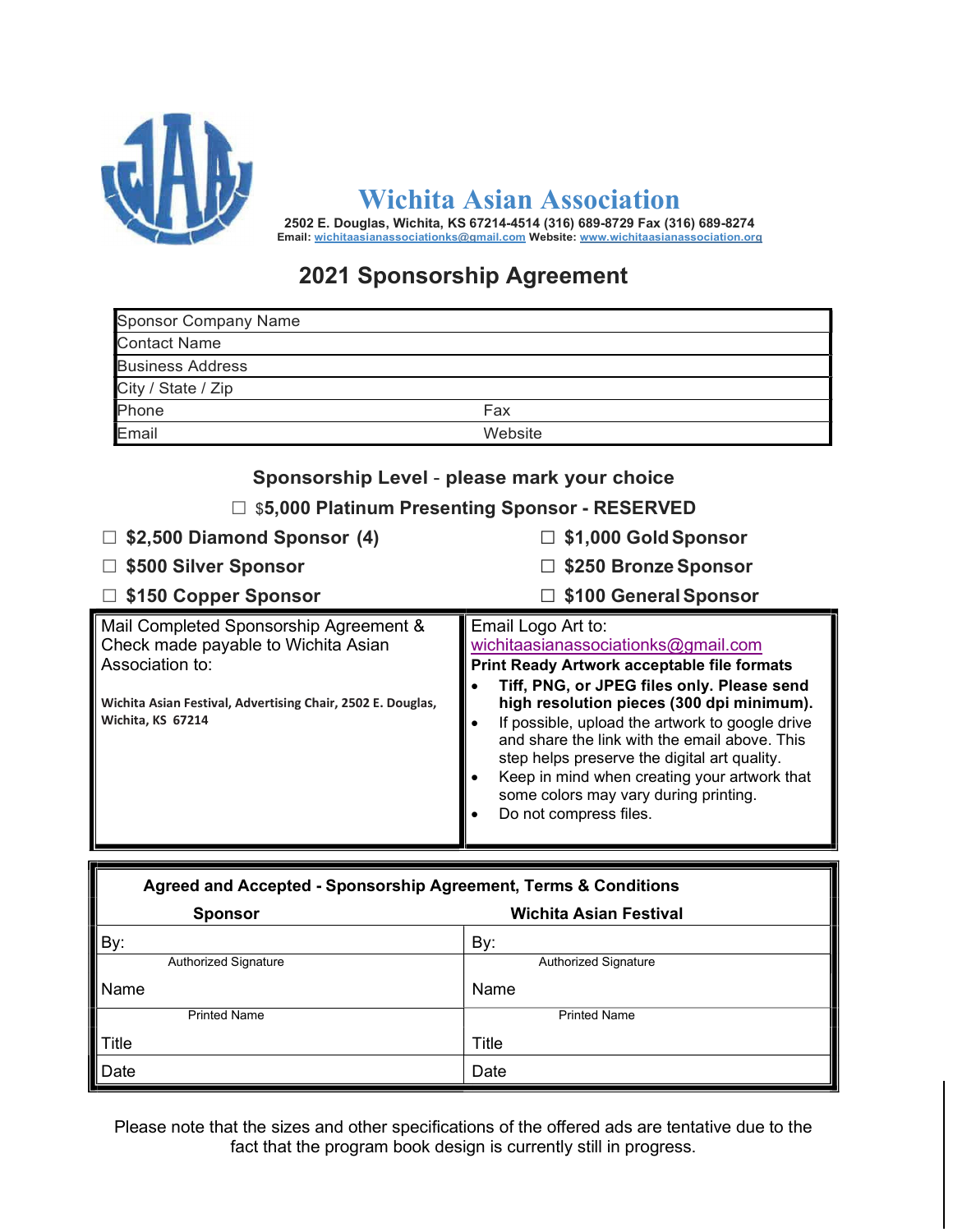### Wichita Asian Festival Sponsorship Terms & Conditions

In consideration of the covenants, agreements, representations, warranties and obligations herein, together with the Sponsorship Package annexed hereto which is, by reference, incorporated herein and forms a part of hereof (collectively, this or the "Sponsorship Agreement") and for good and valuable consideration, the receipt and sufficiency of which are hereby acknowledged, each of us, intending to be legally bound, have entered into this Sponsorship Agreement, pursuant to which you ("you" or "Sponsor") have agreed to enter into a sponsorship arrangement with the Wichita Asian Association in connection with the Wichita Asian Festival ("WAF") to take place on Saturday, October 23, 2021 at Century II in Wichita, Kansas.

1. TERM. The term of the Sponsorship Agreement will commence on the date signed by Sponsor (as indicated below) (the "Effective Date") and shall expire on December 31, 2021 (the "Term").

2. SPONSORSHIP FEE. The Sponsor shall pay to the WAF a non-refundable Sponsorship Fee of \$5,000.00, \$2,500.00, \$1,000.00, \$500.00, \$250, \$125, or \$124-\$50 depending on choice marked on first page of Sponsorship Agreement payable at time of submission. All payments shall be made in lawful money of the United States by check made payable to the "Wichita Asian Association" and sent to the following address: Wichita Asian Association, 2502 E. Douglas, Wichita, KS 67214 or pursuant to such other commercially reasonable method as may be agreed by the parties (e.g., personal delivery by the WAF representative interfacing with Sponsor).

3. ADVERTISING AND SPONSORSHIP BENEFITS. Sponsor will receive the Sponsorship Benefits attributable to Sponsor's chosen Sponsorship Level as set forth in the Sponsorship Package.

4. SPONSOR MATERIALS. Sponsor is responsible, at its sole cost and expense, for securing and clearing any consents, licenses, waivers, or other any third party copyrights, trademarks, service marks, publicity, or privacy rights in connection with any images, art files, music, video or other materials used or provided by Sponsor in connection with this Sponsorship Agreement

5. SPONSOR PERSONNEL. Sponsor shall ensure that all Sponsor personnel acting for Sponsor in connection with this Sponsorship Agreement ("Sponsor Personnel") will follow the rules and instructions (e.g., safety, ingress and egress, scheduling, etc.) provided by the representatives of the WAF onsite at the WAF or otherwise in connection with this Sponsorship Agreement.

6. FORCE MAJEURE. Sponsor acknowledges and agrees that the WAF is subject to cancellation in the event of circumstances beyond control of the WAF, or other force majeure event, as determined in the reasonable discretion of the WAF and, accordingly, any Sponsorship Benefits to be provided on the day of the WAF may be withdrawn in the event that the WAF is cancelled. WAF shall have no liability to Sponsor in the event of such cancellation of WAF including, without limitation, no obligation to pay back any portion of the Sponsorship Fee.

7. INDEMNIFICATION. Sponsor agrees to indemnify, defend and hold harmless the WAF and each of its, members, directors, officers, volunteers, agents and representatives (each a "WAF lndemnitee") from and against, and to reimburse such WAF lndemnitee with respect to, any and all losses, damages, liabilities, costs or expenses (including reasonable attorneys' and professionals' fees and disbursements) as they are incurred in connection with investigating, preparing, pursuing or defending any third party action, claim, suit, investigation or proceeding related to, arising out of or in connection with any of the following {whether or not pending or threatened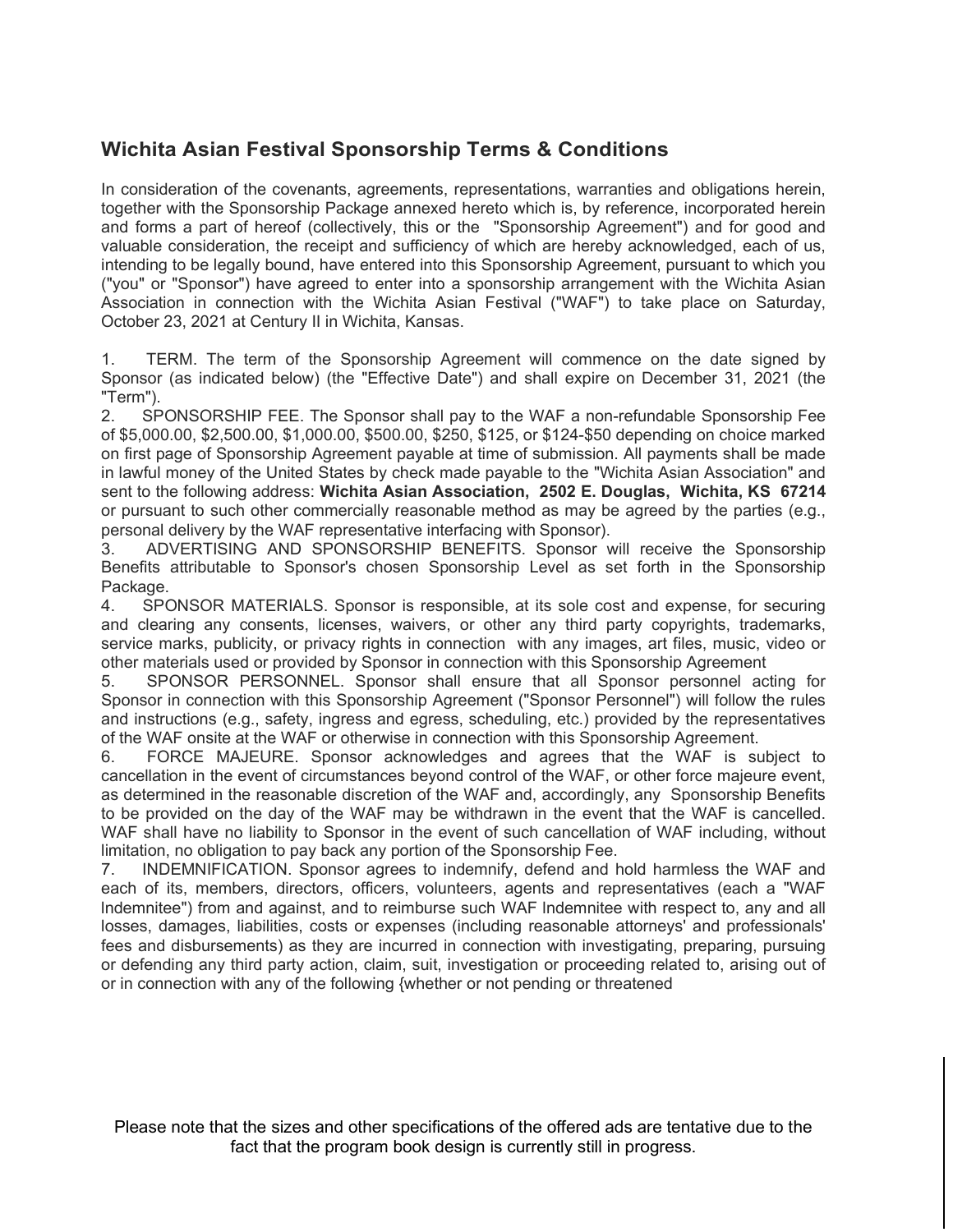and whether or not any WAF lndemnitee is a party) (a) any breach or alleged breach of this Agreement by Sponsor; (b) any personal injuries or property damage caused or allegedly caused by the negligence or intentional acts of the Sponsor, the Sponsor Personnel or other persons under their control; and (c) any alleged or actual false advertising, fraud, misrepresentation, libel, slander, illegal competition or trade practice, infringement of trademarks, trade names or titles, violations of rights of privacy or publicity or infringement of copyrights or other proprietary and intellectual property rights resulting from or arising out of or in connection with the use or display of any Sponsor materials.

8. MISCELLANEOUS. In case any one or more of the provisions contained in this Agreement or any application thereof shall be deemed invalid, illegal or unenforceable in any respect, such affected provisions shall be construed and deemed rewritten so as to be enforceable to the maximum extent permitted by law, thereby implementing to the maximum extent possible, the intent of the parties hereto, and the validity, legality and enforceability of the remaining provisions contained in this Agreement shall not in any way be affected or impaired thereby. This Agreement constitutes the entire agreement and understanding between the parties hereto with respect to the subject matter hereof and supersedes all prior agreements and understandings, both written and oral, of the parties hereto regarding the subject matter of this Agreement. The parties agree that all indemnities and representations and warranties contained in this Agreement will survive the termination and/or expiration of this Agreement. This Agreement may be executed in one or more counterparts, and by the different parties in separate counterparts, each of which when executed will be an original but all of which taken together will constitute one and the same agreement. This Agreement may be executed and delivered via facsimile machine or other form of electronic delivery by the parties hereto, which shall be deemed for all purposes as an original.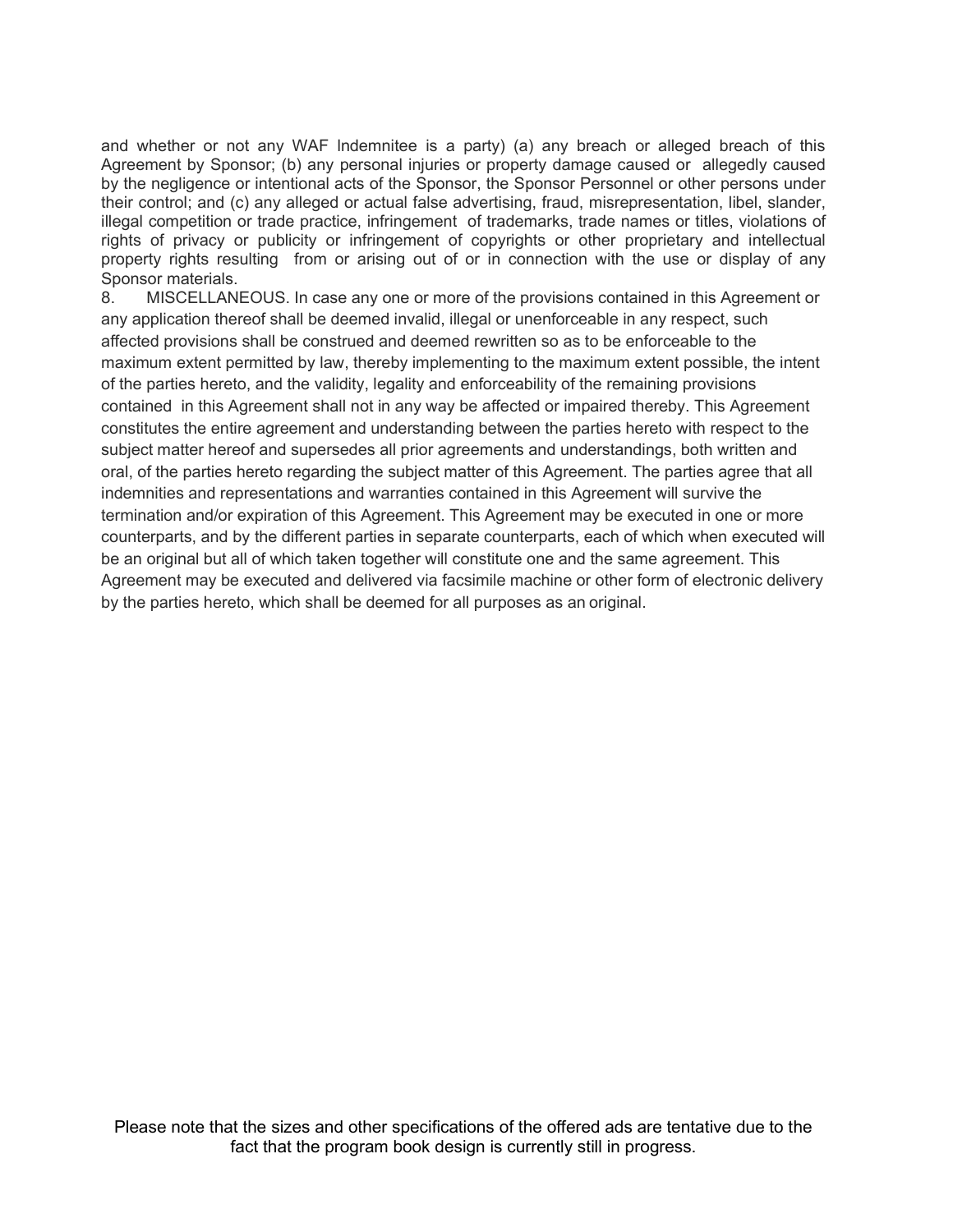# 2021 Wichita Asian Festival Sponsorship Package Levels & Benefits

#### Platinum Presenting Sponsor (\$5,000) Reserved

- The sponsor will be designated the "Presenting Sponsor of the Wichita Asian Festival"
- Full page advertisement in color on the back cover or inside front cover of the program book
- Featured in advertising and promotional materials for the event
- Logo featured on website through December 31, 2021 and in event materials
- VIP reserved seating (Seating options may change due to pandemic)
- Right of first refusal for next year if committed by March 1, 2022

#### Diamond Sponsors (\$2,500, four per year)

- Full page, color advertisement on the inside front or inside back cover, or optimal placement within the program book (7.50" W x 9.375" H)
- Featured in advertising for the event
- Logo featured on website through December 31, 2021 and in event materials
- VIP reserved seating (Seating options may change due to pandemic)
- Right of first refusal for next year if committed by March 1, 2022

#### Gold Sponsor (\$1,000, unlimited):

- Full page, color advertisement within the program book  $(7.50" W \times 9.375" H)$
- Logo featured on website through December 31, 2021 and in event materials
- VIP reserved seating (Seating options may change due to pandemic)

#### Silver Sponsor (\$500, unlimited)

- Half page, color advertisement within the program book  $(7.50$ " W x 4.375" H)
- Logo featured on website through December 31, 2021 and in event materials
- VIP reserved seating (Seating options may change due to pandemic)

#### Bronze Sponsor (\$250, unlimited)

- Quarter page, color advertisement within the program book  $($   $\sim$  3.50" W x 4.375" H)
- Logo featured on website through December 31, 2021 and in event materials

#### Copper Sponsor (\$150, unlimited)

- Business card sized, color advertisement within the program book (3.50" W x 2.00" H)
- Logo featured on website through December 31, 2021.

#### General Sponsor (\$100, unlimited)

• Sponsor name mentioned within the program book